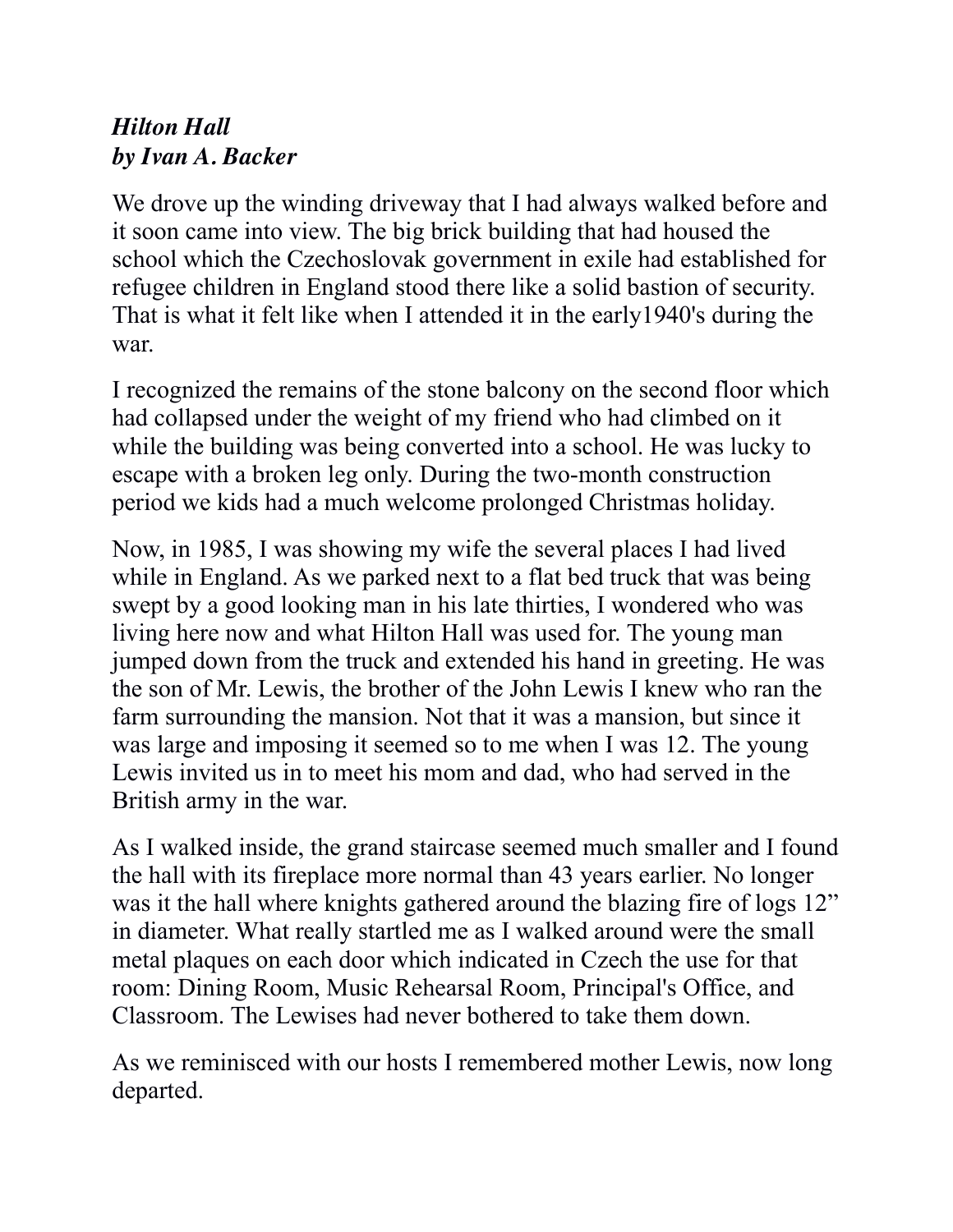When I was at school there, the kitchen was in the basement and the food was brought up to the dining room by a dumb waiter. A number of us vied for the privilege of pulling the rope hand over hand. Sometimes, as it was being hoisted, it stopped briefly as Mrs. Lewis, one floor lower, apparently helped herself.

Food was not too plentiful, although we were never truly hungry. But a small group of us decided to assuage our hunger pangs by hunting the plentiful number of wild rabbits on the farm. In the evenings we would set wire traps at the openings of the rabbit holes. Then we got up early in the morning to see if we had caught anything. Occasionally, we were successful. We roasted our prey over an open fire and congratulated ourselves on eating such a tasty morsel. We soon grew tired of the effort, however.

I learned that having the Czech school in their home led to long term relations between a few of the Czech teachers and the Lewis family. Several of them had visited Prague and visited some of the staff that had run our school. They even spoke a few words of Czech and praised the beer.

Hilton Hall is located in the small town of Whitchurch in Shropshire to which I had walked every Saturday afternoon when we had off. The town had changed but little since those days. The church still stood on the hill and the only shopping street spread down the hill from it. More memories flooded in as I recalled that my brother, a soldier in the Czechoslovak army regiment attached to the British army, had been stationed there for a few weeks while he completed a specialized course. I was bursting with pride to see my older brother in uniform fighting for his country.

I left the Czech school in the middle of the war to attend an English boarding school. Soon after I left, the school abandoned Hilton Hall for new quarters in at the Abernant Lake Hotel, Llanwrtyd Wells, in Wales. Many years later a few of the Czech school's alumni organized a reunion in Washington, DC. To my surprise and disappointment I knew only two